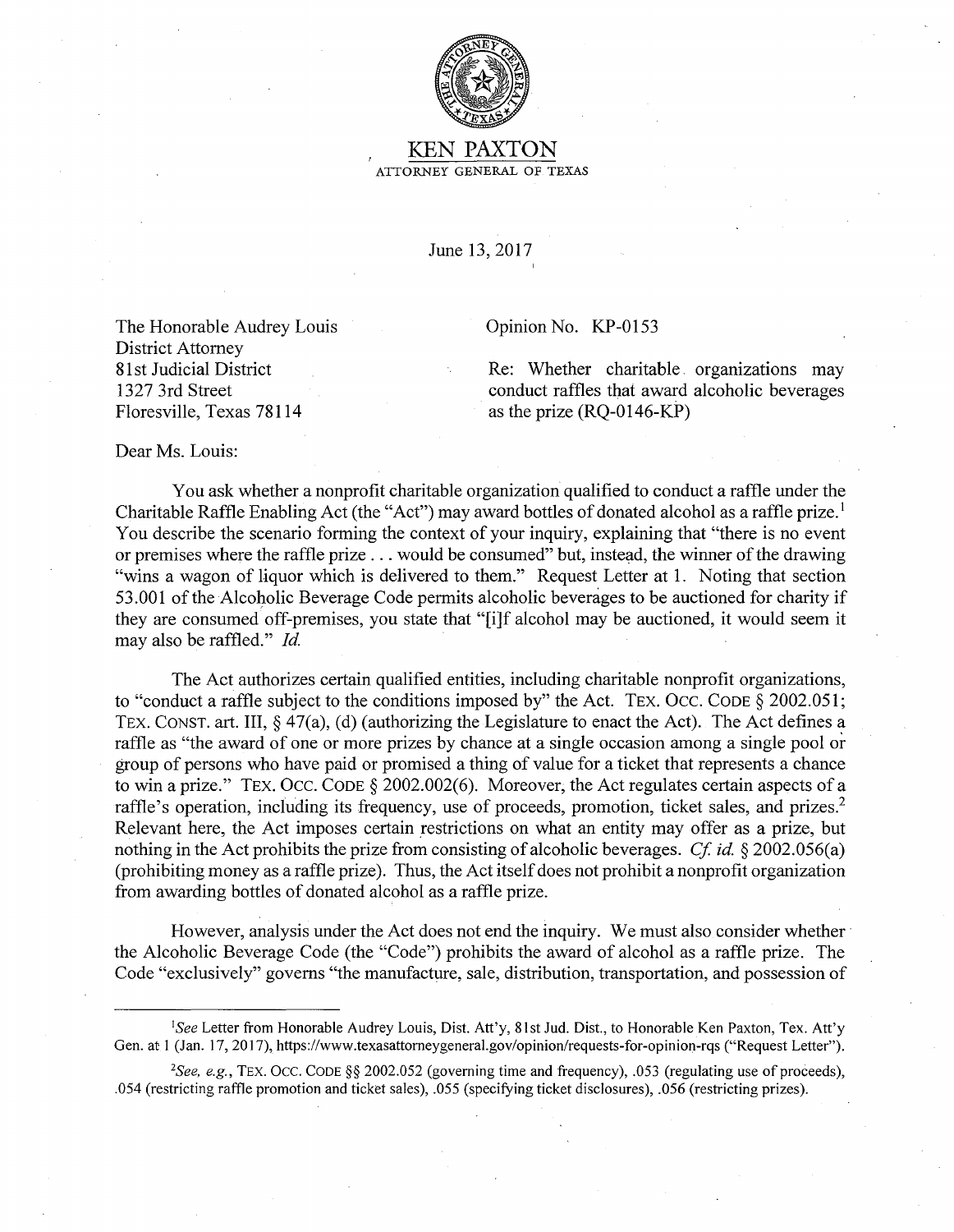alcoholic beverages" unless the Code specifically provides otherwise. TEX. ALCO. BEV. CODE § 1.06. The Code requires the Texas Alcoholic Beverage Commission (the "Commission") to "regulate every phase of the business of manufacturing, importing, exporting, transporting, storing, selling, advertising, labeling, and distributing alcoholic beverages, and the possession of alcoholic beverages for the purpose of sale or otherwise." *Id.* § 5.31.

The Commission informs us that it "considers a raffle [for alcohol] a sale of alcohol" because the individual offers consideration in the form of "money ... used to purchase the ticket for the chance to obtain (in this case) a 'wagon of liquor'" (emphasis omitted).<sup>3</sup> The Code does not define the term "sale." When a statute does not define a term, courts typically use its ordinary meaning. *Sw. Royalties, Inc. v. Hegar,* 500 S.W.3d 400, 405 (Tex. 2016). Courts will often look to dictionary definitions to find the ordinary meaning of an undefined term. *Beeman v. Livingston,*  :468 S.W.3d 534, 539 (Tex. 2015). A common understanding of the term "sale" is a "transfer of property or title for a price." BLACK'S LAW DICTIONARY 1537 (10th ed. 2014). In the context you describe, the nonprofit organization sells tickets for a raffle. A participant in a raffle has "paid or promised a thing of value for a ticket that represents a chance to win a prize." TEX. Occ. CODE § 2002.002(6) (defining "raffle"). The organization does not directly sell alcohol to each consumer that purchases a raffle ticket. As this office explained in a different context, a "raffle-ticket sale is completed once the buyer has received title and possession of *the ticket* in exchange for the consideration." Tex. Att'y Gen. Op. No. JC-0480 (2002) at 7 (emphasis added). Thus, a raffle for a prize does not comport with a traditional understanding of a sale.

Because the award of alcohol as a raffle prize under the Act is not a sale, we consider whether it is otherwise subject to regulation under the Code. The Code requires the Commission to regulate "every phase of the business of manufacturing, importing, exporting, transporting, storing, selling, advertising, labeling, and distributing alcoholic beverages, and the possession of alcoholic beverages for the purpose of sale or otherwise." TEX. ALCO. BEV. CODE  $\S$  5.31(a). You tell us that "[t]he raffle is to further the building of a shelter for victims of domestic violence." Request Letter at 1. A nonprofit charitable organization conducting a raffle under the Act may use raffle proceeds only "for the charitable purposes of the qualified organization." TEX. Occ. CODE § 2002.053. Based on your information, we assume that the nonprofit charitable organization is not "in the business of' any regulated aspect of the alcoholic beverage industry. Further, the Code does not appear to require the organization to obtain a license or permit if it merely possesses alcohol that is not for the purpose of sale. TEX. ALCO. BEV. CODE §§ 11.01(a)(1)<sup>4</sup> (prohibiting a person "who has not first obtained a permit of the type required for the privilege" to "possess *for the purpose of sale* ... liquor" (emphasis added)), 61.01 (providing that "[n]o person may ... possess [beer *]for the purpose of sale* without having first obtained an appropriate license or permit

<sup>&</sup>lt;sup>3</sup>Brief from Emily Helm, Gen. Counsel, Tex. Alco. Bev. Comm'n at 1 (Feb. 10, 2017) (on file with the Op. Comm.) ("Brief').

<sup>4</sup>To the extent section 11.0 I restricts the right of Texas residents not otherwise prohibited from possessing alcoholic beverages to order out-of-state wines to be shipped directly to their homes for personal consumption, this provision has been declared unconstitutional. *See Dickerson v. Bailey,* 336 F.3d 388, 409-10 (5th Cir. 2003).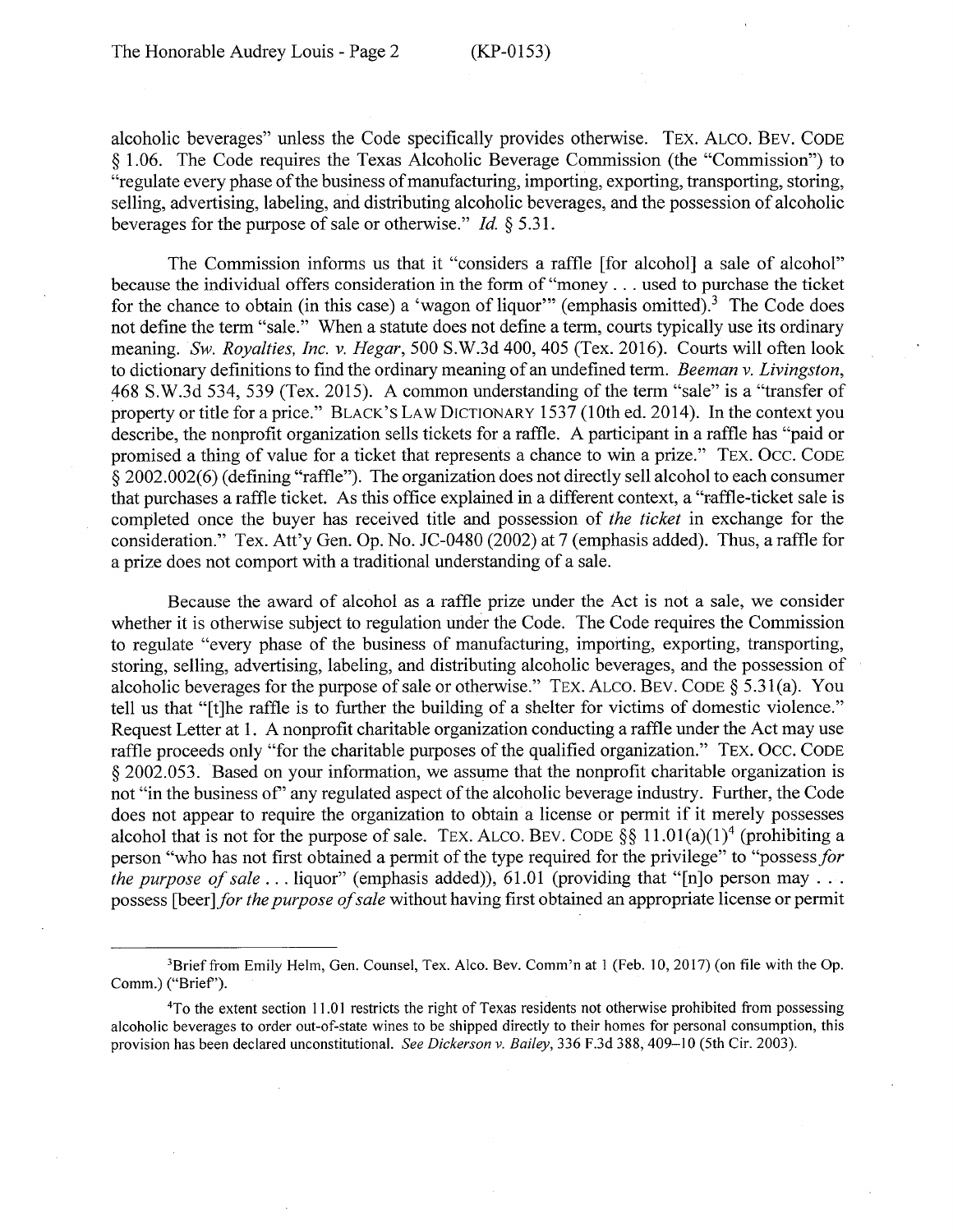as provided in" the Code (emphasis added)), 1.04(6) (defining "person" to include a "corporation").

Because the award of alcohol as a raffle prize by a nonprofit charitable organization is not prohibited by the Act and is not a sale or otherwise an activity regulated by the Code, a court would likely conclude that current law does not prohibit such a raffle prize.<sup>5</sup>

<sup>&</sup>lt;sup>5</sup>The Legislature recently considered, but did not pass, legislation to regulate the raffle of alcoholic beverages by charitable organizations through the expansion of a temporary permit that currently encompasses certain auctions of alcoholic beverages. *See* Tex. S.B. 1974, 85th Leg., R.S. (2017).